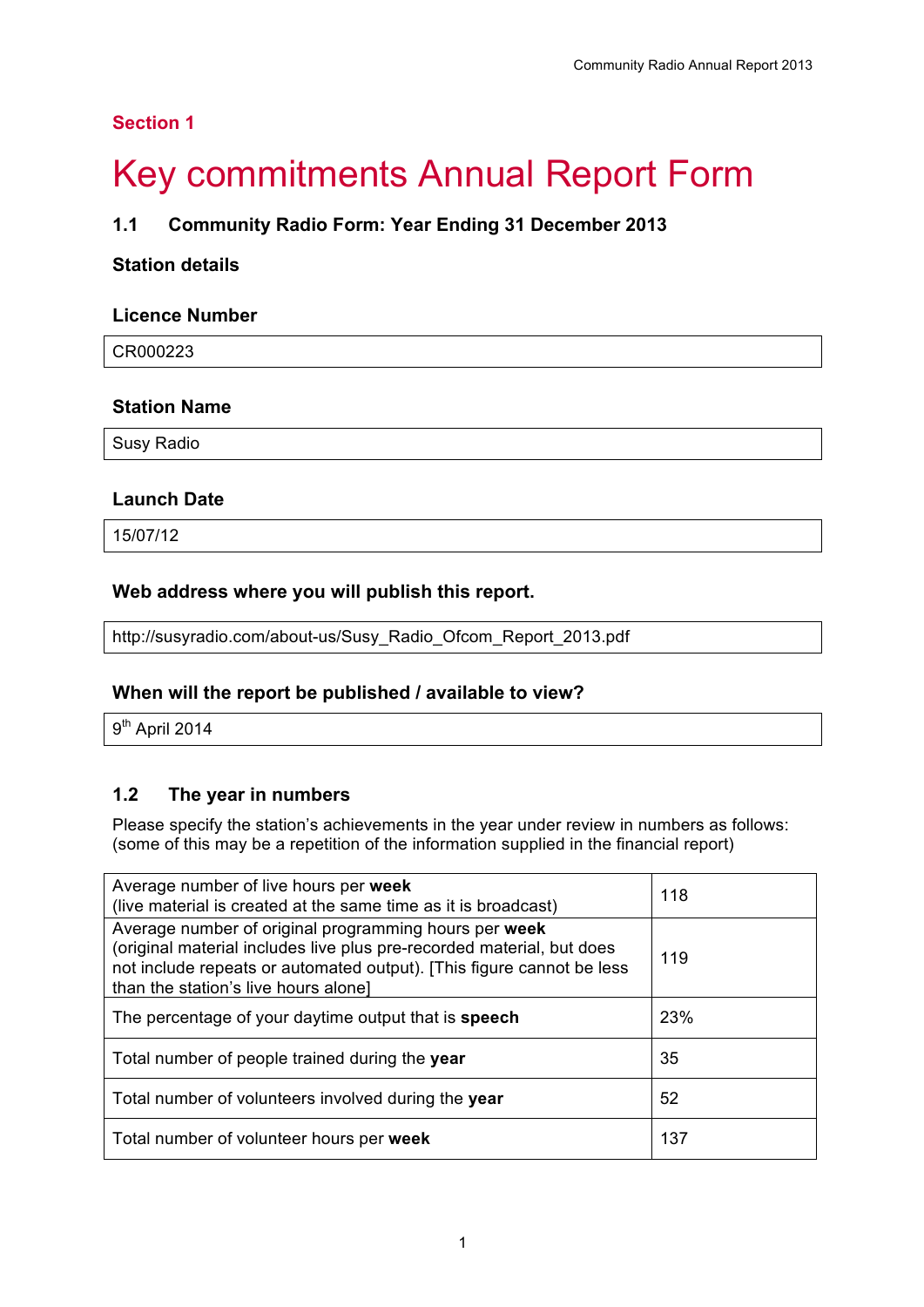| If appropriate, a list of languages you have broadcast in | English |
|-----------------------------------------------------------|---------|
|-----------------------------------------------------------|---------|

(There may be some repetition of this information in other sections such as programming.)

## **Please indicate whether your station key commitments have been delivered during the reporting period: 1 January to 31 December 2013**

## **1.3 Key commitments: programming**

| Key commitment delivery |                                                                                                                                                                                                                                                                                                                                      | <b>YES</b> |  |
|-------------------------|--------------------------------------------------------------------------------------------------------------------------------------------------------------------------------------------------------------------------------------------------------------------------------------------------------------------------------------|------------|--|
|                         | During year one of the licence period, output typically comprises 85%<br>music and 15% speech in daytime, with a higher ratio of music in the<br>evenings and overnight. For the remainder of licence period service<br>will comprise 80% music and 20% speech, with again a higher ratio<br>of music in the evenings and overnight. | <b>YES</b> |  |
|                         | Music output comprises a selection of current popular music and<br>oldies along with other non-mainstream tracks. We also commit to<br>playing specialist genres e.g. Country and Western, New Wave<br>Country, Soul and R & B.                                                                                                      | <b>YES</b> |  |
|                         | Speech output will include local and community news and<br>information, interviews, discussions and phone-ins.                                                                                                                                                                                                                       | <b>YES</b> |  |
|                         | The service will typically provide 12 hours of original output per day.<br>(Original output is first play material that may be live or pre-recorded<br>(but not automated or repeats).                                                                                                                                               | <b>YES</b> |  |
|                         | Studio location: this will be within the target area                                                                                                                                                                                                                                                                                 | YES        |  |

#### **Explanatory notes re non-delivery (if applicable):**

## **1.4 Key commitments: Social gain objectives**

| Key commitment delivery |                                                                                                                                                                                                                                                                                                                                                                                            | <b>YES</b> | <b>NO</b> |
|-------------------------|--------------------------------------------------------------------------------------------------------------------------------------------------------------------------------------------------------------------------------------------------------------------------------------------------------------------------------------------------------------------------------------------|------------|-----------|
|                         | Promotes social cohesion across the communities of Redhill and<br>Reigate, plus surrounding areas.                                                                                                                                                                                                                                                                                         | <b>YES</b> |           |
|                         | Highlights local issues and provides a discussion platform for the<br>expression of views and comment.                                                                                                                                                                                                                                                                                     | <b>YES</b> |           |
|                         | Supports and publicises local events, organisations, arts and local<br>talent.                                                                                                                                                                                                                                                                                                             | <b>YES</b> |           |
|                         | Participates in and organises local fundraising events and donates<br>profit to local causes.                                                                                                                                                                                                                                                                                              | <b>YES</b> |           |
|                         | Provides local employment information.                                                                                                                                                                                                                                                                                                                                                     | <b>YES</b> |           |
|                         | Meets the listening needs of local minority groups and their<br>organisations by providing information and the opportunity to<br>participate.                                                                                                                                                                                                                                              | <b>YES</b> |           |
|                         | We train at least 30 people per year to be studio competent and<br>ready to go on air. We have an ongoing training programme for new<br>members and others in the community, and hope to help trainees<br>develop more specialised skills such as, but not limited to,<br>production, news programming and other more advanced skills that<br>are needed for people in the radio industry. | <b>YES</b> |           |
|                         | The community is encouraged to use the 'drop in' area of the                                                                                                                                                                                                                                                                                                                               | <b>YES</b> |           |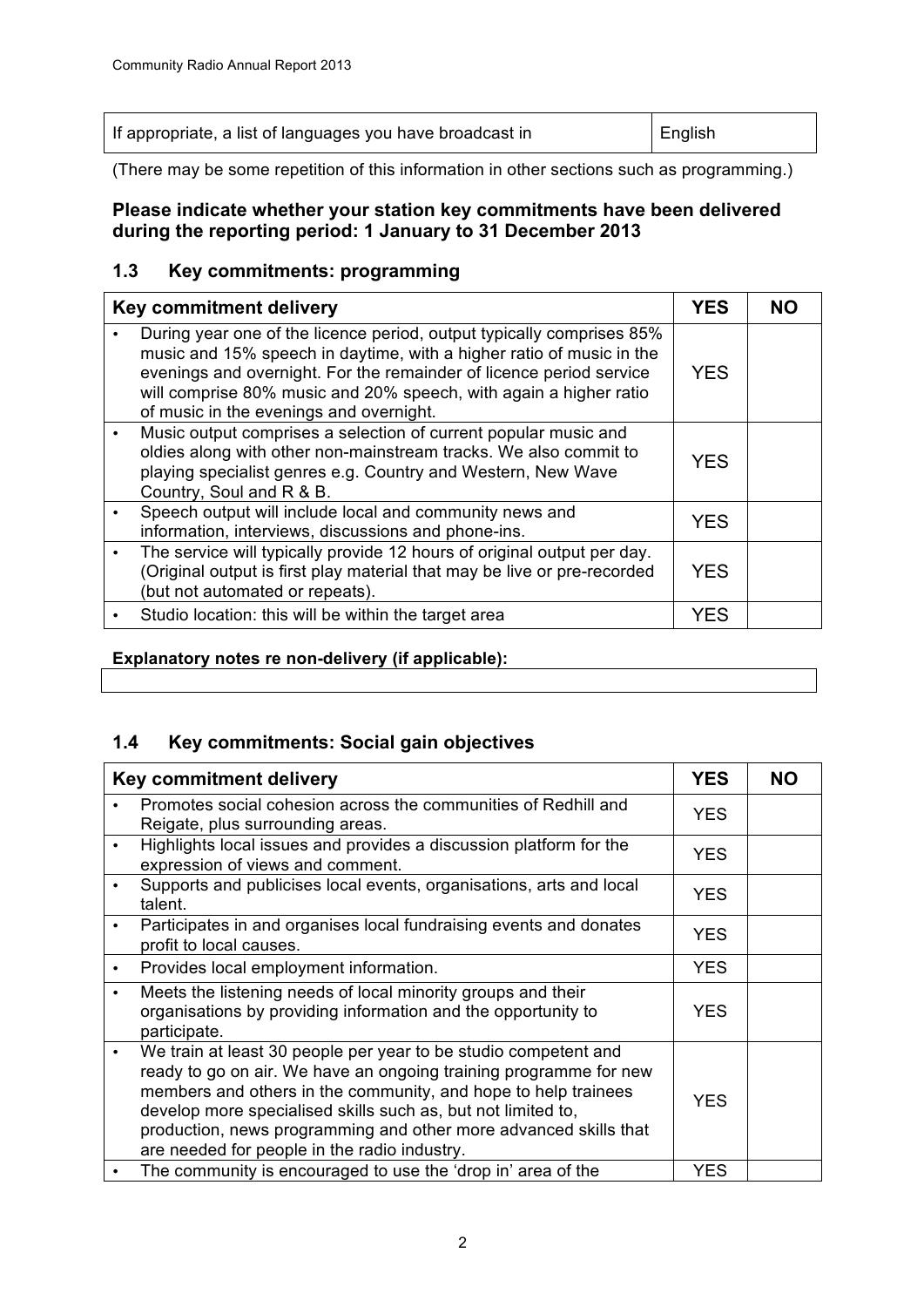| premises and 'contact cards' made available in local retail outlets.<br>These are to encourage feedback on the service.                                          |            |  |
|------------------------------------------------------------------------------------------------------------------------------------------------------------------|------------|--|
| A listener panel is in place to generate feedback on all aspects of the<br>service.                                                                              | <b>YES</b> |  |
| Outside broadcasts including ad-hoc street interviews and a<br>presence at events, provides information regarding local listener<br>views, tastes and attitudes. | <b>YES</b> |  |
| The inclusion of an 'on air feedback' programme facilitates interactive<br>programming.                                                                          | <b>YES</b> |  |
| Directors and senior staff meet every three months.                                                                                                              | <b>YES</b> |  |
| The board will consider feedback from the community, staff and<br>listener panel, and act on it as appropriate.                                                  | <b>YES</b> |  |

#### **Explanatory notes re non-delivery (if applicable):**

### **1.5 Volunteer inputs**

Please provide details of the contribution made by volunteers to the station and its operation of the station, such as:

- The approximate number of hours worked on average per volunteer per week.
- Any other information to help Ofcom understand the input of volunteers to the station.

Volunteers are key to the successful operation of the radio station and we have been very fortunate to attract many such people. By the start of 2013, we already had over 35 people involved with the station as volunteers. We have picked up more throughout the year and by the end of 2013, the volunteer count, including presenters, engineering, back office, road shows, admin, music scheduling, advertising production, news, roadshows, planning and sales exceeded 50.

It's very difficult to put an average figure on 'per volunteer hours' as the work is not simply presentation of a show. The volunteer work includes all aspects (as noted above).

In terms of presentation, volunteers generally have a minimum 2 hours on air, coupled with at least an hour's preparation (done onsite or offsite). Some presenters have regular daily shows, others have weekly shows, or shows of other frequencies.

The most meaningful response here would be to say that volunteers work between 3 and 25 hours per week. Some, such as engineers, members of the management and the Directors work far more if one includes planning and troubleshooting.

We are fortunate to have a highly dedicated team which enables us to have a very high percentage of 'live' hours during national holiday periods including Christmas, New Year, Easter and all Bank Holidays.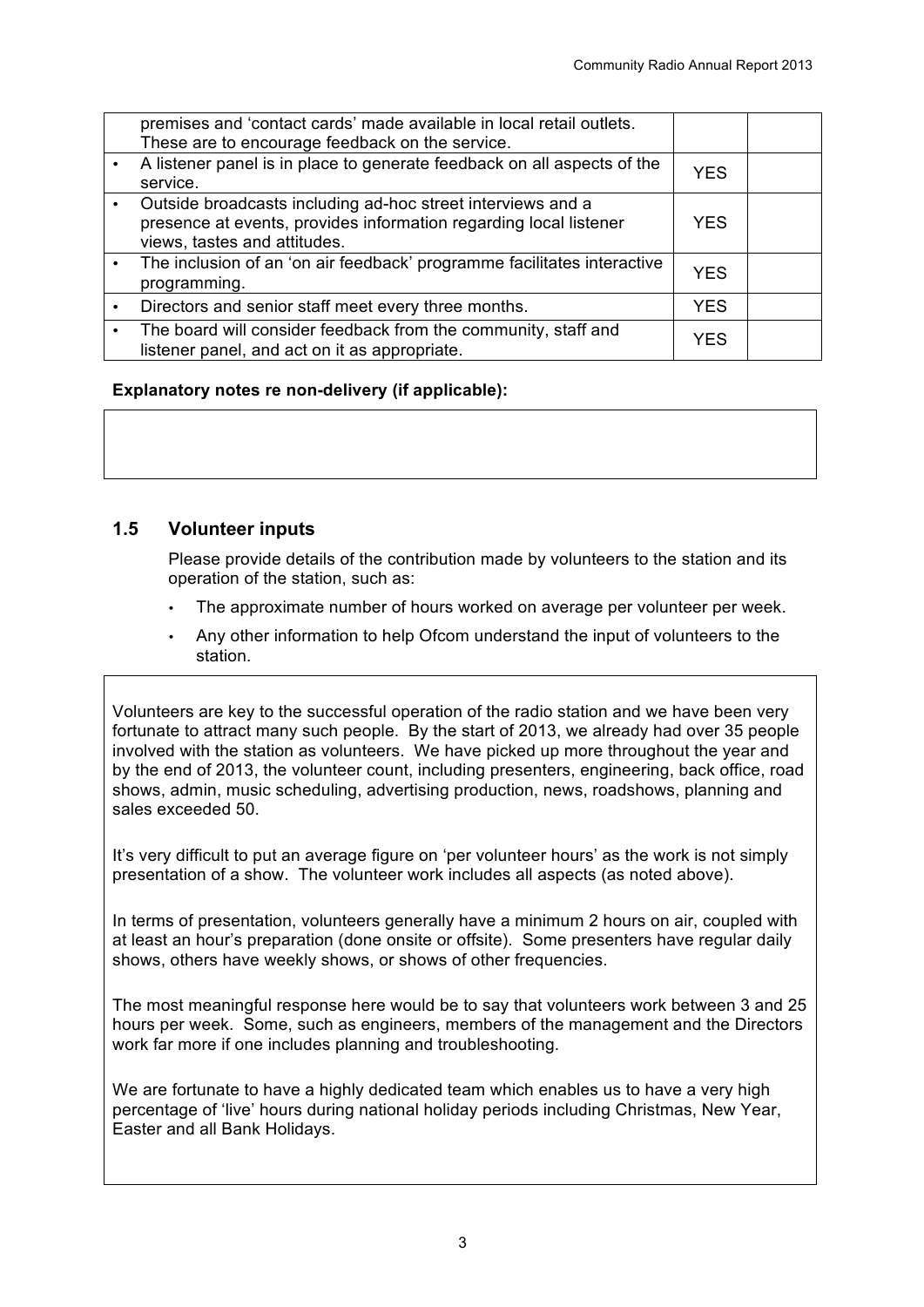## **1.6 Significant achievements**

Over the course of year 2012 - 2013 Susy Radio has made strong inroads into interacting with the community. This primarily starts in the studio with good telephone skills by all presentation staff and the use of social media, with Facebook and Twitter being the primary source of communications to the studio rather than texting or telephone calls. Social media is often used by the presenters to ask questions of the listener and to gain a response, and makes for plenty of comment and good content within programmes. Social media is often an alternative way to get an initial lead on a news story, and our team of media journalist trainees and trained journalists often pick up on those small stories and then develop them.

Use of the internet and Susy Radio together is helping local charitable and non-profit organisations to find a voice in the community. These groups have the additional opportunity to promote an occasion on our website's events guide.

Hidden from presenters, the listener panel is made up of persons known to the chair selected from a wide cross section of the community. Within this panel we have a local authority employee, a taxi driver and a school crossing patrol person. Members of this listener panel report useful feedback information back to the Chair. Comments concerning programming are passed onto the Programme Director for deliberation or for further discussion with a particular presenter, which often leads to a higher standard of presentation being met.

Susy Radio is very much 'out there' as part of the community attending many differing events ranging from village fairs through to providing the whole sound for stage and arena. In one instance, Susy Radio played a huge part in the Olympic torch relay just after launch. The Olympic torch relay was broadcast live on air from three separate locations within the Susy Radio transmission area. In addition, the station ran three separate roadshows organised by two local authorities and a local Lions club in just one day!

In addition to roadshows, Susy Radio broadcasts at many events across the transmission area. We broadcast live during the St George`s Day celebrations from Horley High Street with programmes being presented from our mobile trailer studio for five hours. Crawley town centre management asked us to cover the London to Brighton Veteran Car Run half way stop in the town's High Street. This was the first ever full radio show broadcast live from the event, with the mobile unit set in a location with public access, but with presenters able to work remotely using microphones and 'talkback' facilities within the paddock, the car arrival area, which made for some excellent radio.

Event organisers have been commenting that they have seen increased footfall during events due to promotion on Susy Radio. Many have been delighted by how the Susy Radio team have acted in an extremely professional manner. Indeed, we have reached the stage where some presenters are now being requested by name to attend events.

During the winter of 2012 our transmission area became affected by snow and ice. Our presentation team worked hard to ensure that up-to-date travel news was broadcast regularly, and that listeners were notified of anything affecting the local area, such as school closures or power cuts due to the inclement winter weather.

At Christmas and the latter end of 2013, our TSA was heavily hit by storms, high winds and local flooding. The radio station became a source of information for listeners and flood warnings were issued on air and then copied across to Facebook and Twitter, where well over 1000 reads were recorded. Presentation staff covered for each other and doubled up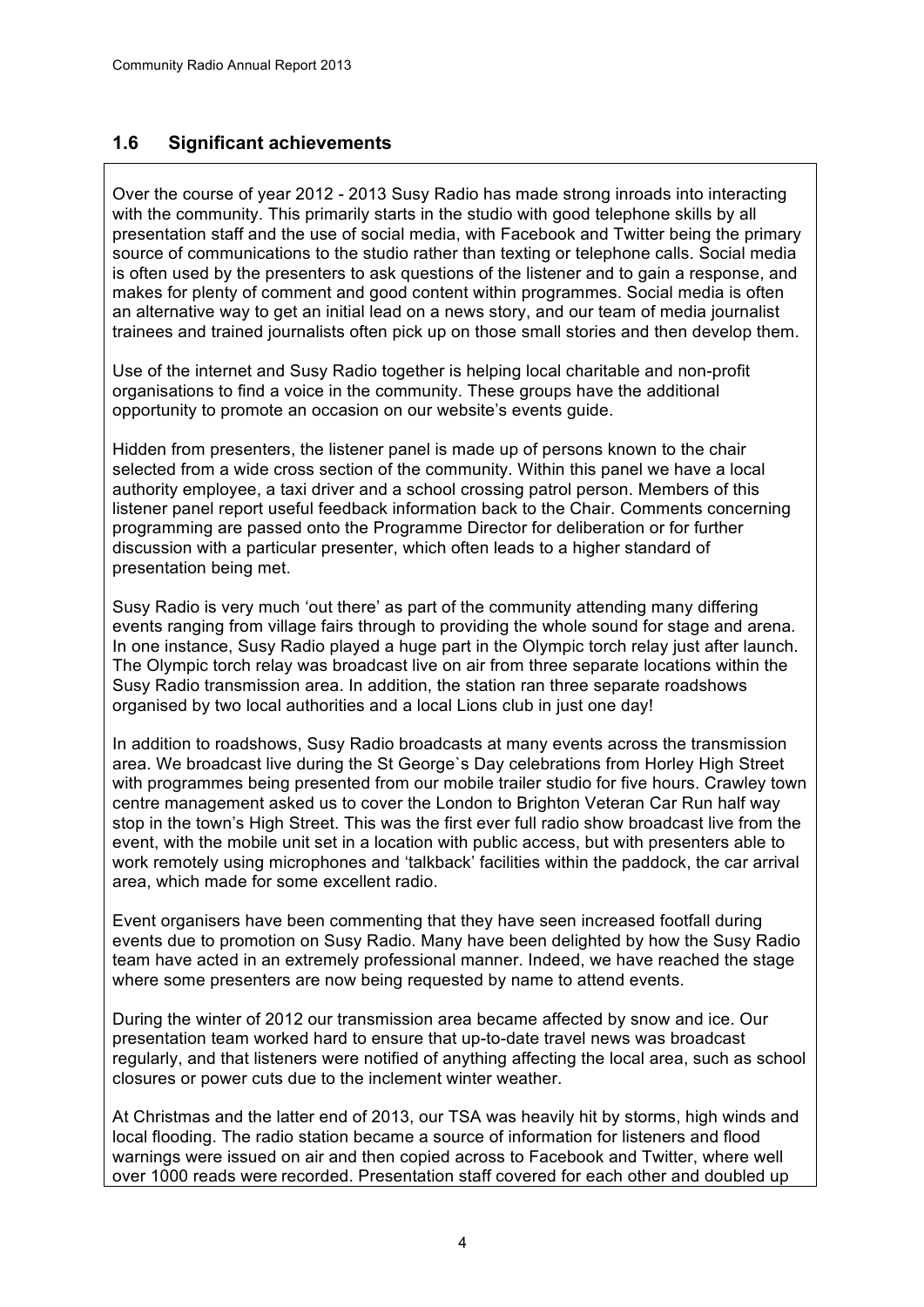when travel information peaked, to ensure accurate information was given during the worst of the weather. Listeners often called or utilised social media to make us aware of issues arising. As a consequence of this, we have linked with an online newspaper in Crawley which also fed through travel information to us. This relationship continues.

Our local news team receives regular training. This team has expanded in number, and as a result we are now able to broadcast local news and sport (after the international and national news from Sky), from Monday to Friday at peak times, during Breakfast at 7, 8 and 9.00am,again at midday and during 'Drive Time at 4, 5, 6 and 7pm.

Early in 2013 we entered into a conversation with management at BBC Radio Surrey and Sussex with a view to cooperate with news and to provide additional training opportunities for our news team.

During 2013, presenters were called upon to announce the death of both Baroness Thatcher and Nelson Mandela. These announcements were handled with professionalism and with the utmost care.

Broadcasts continued as normal despite the re-laying of the concrete floor in front of the main studio, always with health and safety as the main priority. A second studio is nearing completion, and this will help our team to develop our local news service further. Its arrival will also help us to increase training opportunities and when required, we also have the option to broadcast our programmes live from this facility which provides additional maintenance time for our station engineers.

We now collaborate with other local media on a regular basis, particularly with two of the largest and most popular newspaper titles within our transmission area, the Surrey Mirror and the Crawley News. Indeed, the Chief Reporters from both titles broadcast on our programmes, promoting news stories in their latest editions every week.

Susy Radio has assisted many local non-profit causes by broadcasting information on events and then promoting those events through listings on the Susy Radio website.

We will continue to develop our interaction with the community we serve whilst making constant improvements to our programming going forward. In addition, whilst recruitment has been going well, we intend to recruit more volunteers to help us 'grow' within the community.

## **1.7 Significant difficulties**

| Do you wish this section to be kept confidential? | <b>YES</b> | <b>NO</b> |
|---------------------------------------------------|------------|-----------|
|                                                   |            |           |
| <b>None</b>                                       |            |           |
|                                                   |            |           |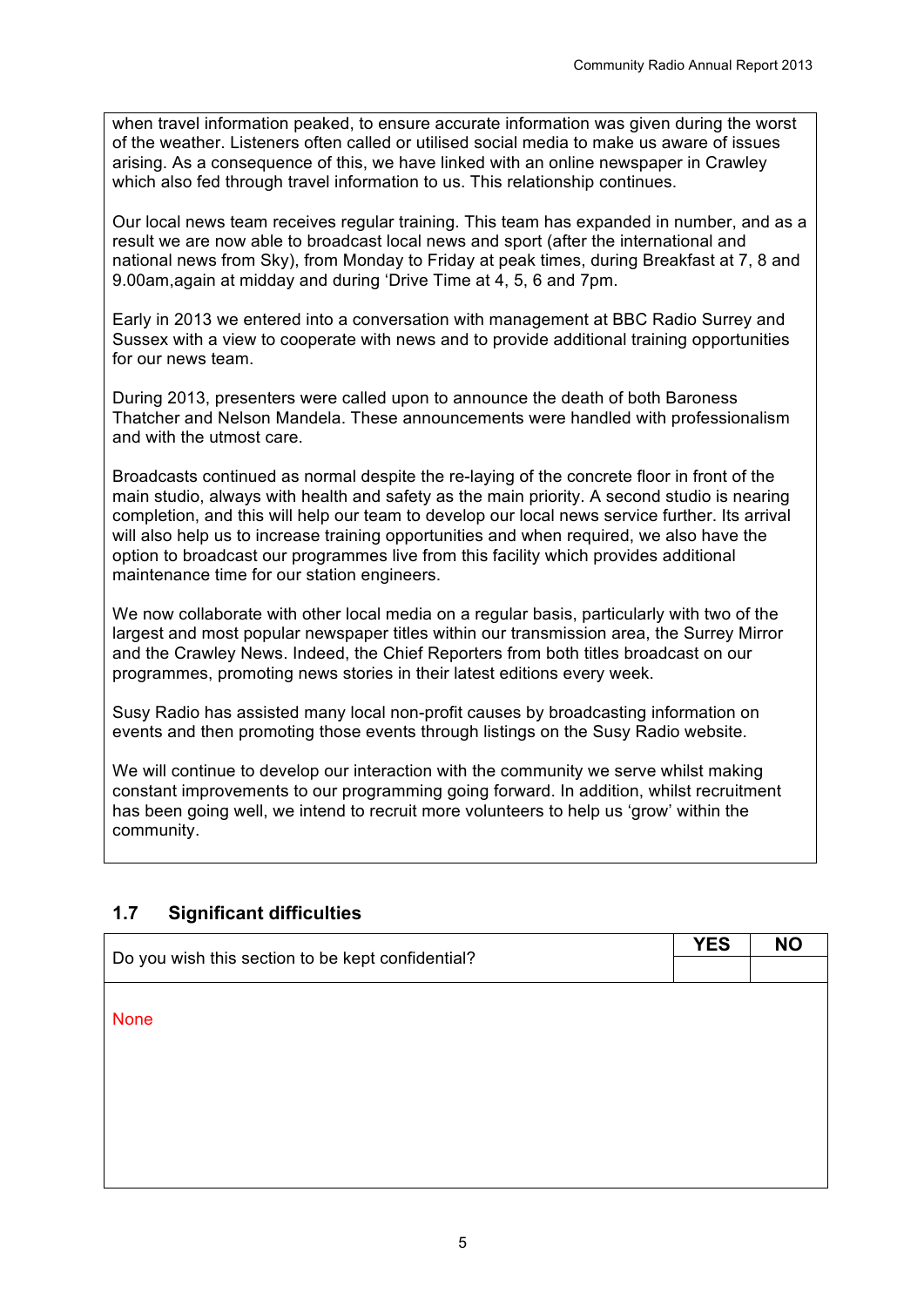## **1.8 Audience research**

Please provide a summary of any audience research/ data you have collected during the year.

We can report on a steadily increasing number of online listener hours, but we hope to carry out some in-depth audience research on the reach of the FM service during 2014/15. Certainly, the amount of emails and texts has risen substantially as has interaction with listeners and the community at large through social media outlets, Twitter and Facebook.

## **Section 2**

# **Declaration**

**I hereby declare that the information given in this annual report is, to the best of my knowledge and belief, true and correct.**

| <b>Signature</b>        | David King                    |
|-------------------------|-------------------------------|
| <b>Name</b>             | David King                    |
| <b>Position</b>         | <b>Director</b>               |
| <b>Station</b>          | Susy Radio Ltd                |
| <b>Email address</b>    | Dave.king@susyradio.com       |
| <b>Telephone number</b> | 07702 249071                  |
| <b>Date</b>             | 9 <sup>th</sup><br>April 2014 |

## **Section 3**

# **Checklist**

Please ensure that you have done the following:

- Read the Annual Report Guidance Notes.
- Checked that all sections of both forms (i.e. this document and the accompanying spreadsheet) are completed.
- Ensured that the declaration is signed and dated by a member of the board of the corporate body which has been awarded the community radio licence, and that the person has the authority to act on behalf of the board.